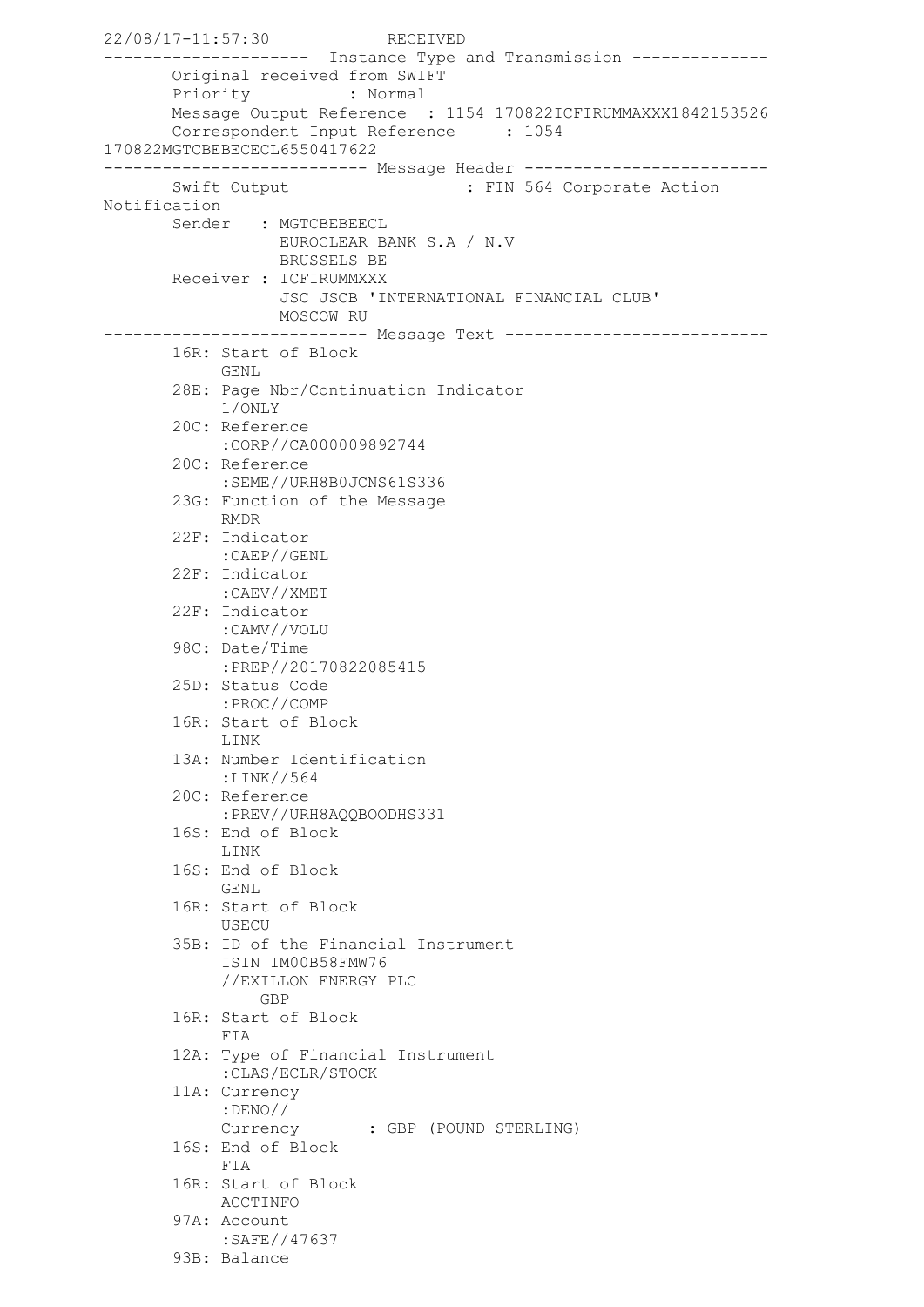| : UNBA//UNIT/9505354,00                 |       |
|-----------------------------------------|-------|
| 93B: Balance                            |       |
| :SETT//UNIT/9505354,00                  |       |
| 16S: End of Block                       |       |
| ACCTINFO                                |       |
| 16S: End of Block                       |       |
| USECU                                   |       |
| 16R: Start of Block                     |       |
| CADETL                                  |       |
| 98C: Date/Time<br>:MEET//20170830110000 |       |
| 98A: Date/Time                          |       |
| :RDTE//20170828                         |       |
| 69J: Period                             |       |
| :BLOK//UKWN                             |       |
| 17B: Flag                               |       |
| :CERT//N                                |       |
| 17B: Flag                               |       |
| :RCHG//Y<br>16S: End of Block           |       |
| CADETL                                  |       |
| 16R: Start of Block                     |       |
| CAOPTN                                  |       |
| 13A: Number Identification              |       |
| :CAON//001                              |       |
| 22F: Indicator                          |       |
| :CAOP//ABST                             |       |
| 17B: Flag                               |       |
| :DFLT//N<br>98A: Date/Time              |       |
| :EXPI//20170828                         |       |
| 98A: Date/Time                          |       |
| :MKDT//20170828                         |       |
| 98C: Date/Time                          |       |
| :RDDT//20170823150000                   |       |
| 69A: Period<br>:PWAL//20170818/20170828 |       |
| 36B: Quantity of Financial Instrument   |       |
| :MIEX//UNIT/                            |       |
| Amount                                  | #1, # |
| 36B: Quantity of Financial Instrument   |       |
| :MILT//UNIT/                            |       |
| Amount<br>:                             | #1, # |
| 16S: End of Block<br>CAOPTN             |       |
| 16R: Start of Block                     |       |
| CAOPTN                                  |       |
| 13A: Number Identification              |       |
| :CAON//002                              |       |
| 22F: Indicator                          |       |
| :CAOP//CONN                             |       |
| 17B: Flag                               |       |
| $:$ $DFLT//N$<br>98A: Date/Time         |       |
| :EXPI//20170828                         |       |
| 98A: Date/Time                          |       |
| :MKDT//20170828                         |       |
| 98C: Date/Time                          |       |
| :RDDT//20170823150000                   |       |
| 69A: Period<br>:PWAL//20170818/20170828 |       |
| 36B: Quantity of Financial Instrument   |       |
| :MIEX//UNIT/                            |       |
| Amount                                  | #1, # |
| 36B: Quantity of Financial Instrument   |       |
| :MILT//UNIT/                            |       |
| Amount<br>$\ddot{\cdot}$                | #1, # |